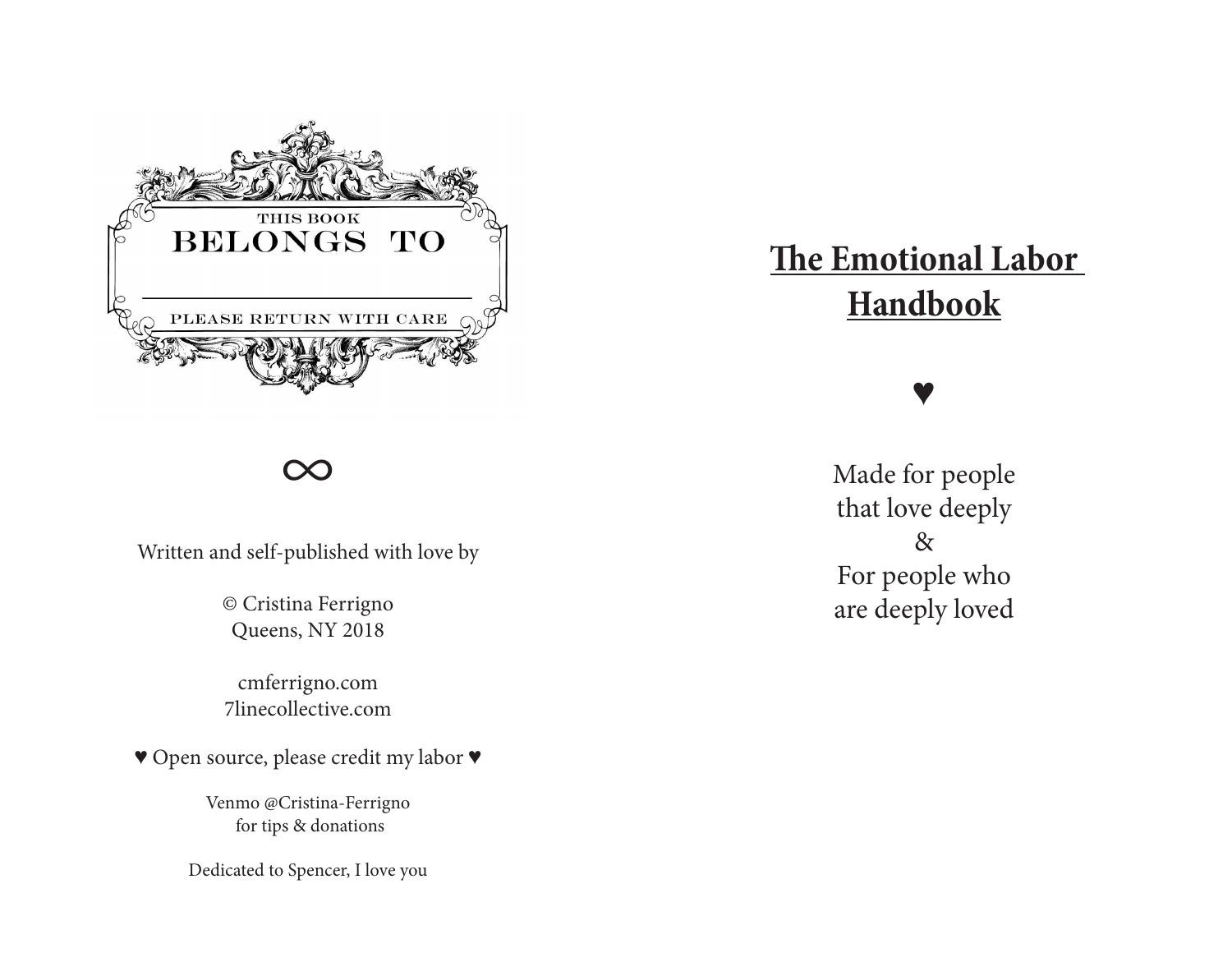#### **Resources:**

I care about you and I love you. I hate to see you depressed or upset. It's scary and frustrating when I don't know what to do.

Emotional Labor *is* work. And I'm willing to put in the work for you because you're *worth* it.

 $\mathbb{C}_{\mathbb{C}}$ 

Sometimes it's hard to talk about things-- I get that!

But it's important for the people that care about you to know how you're feeling and to what extent.

Maybe you can give them some clues on how they can help or hint at little things they can do to make things easier for you.

It's a good idea to stop and check in with yourself too, whether you feel like you're spiraling or it's just a regular day. Try to be present!

T*is book is not intended for people who are in a constant state of crisis.* 

**24/7/365 Crisis Hotline:** Call: (775) 784-8090 Text: "ANSWER" to 839863

**National Suicide Prevention Lifeline:** 1-800-273-8255 suicidepreventionlifeline.org

**Find a doctor/therapist/psychiatrist near you:** www.zocdoc.com

**Wellness Toolbox:**  http://mentalhealthrecovery.com/info-center/wellness-toolbox/

**Emergency Contacts for \_\_\_\_\_\_\_\_\_\_\_\_\_\_\_\_\_\_:**

Name: Phone Number: Relationship:

Name: Phone Number: Relationship:

Name: Phone Number: Relationship:

Medicine(s) I'm allergic to: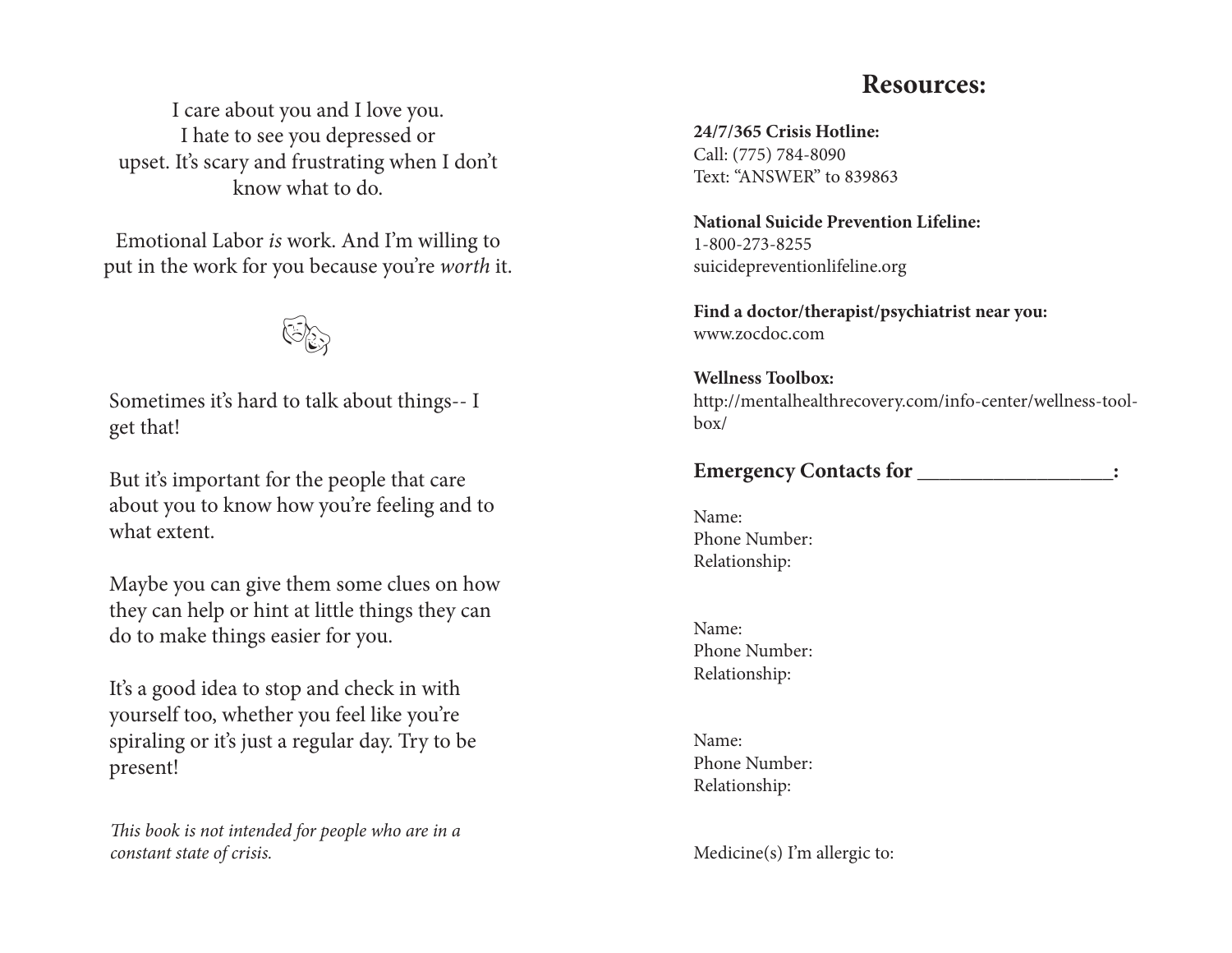#### Things I wish I could say when I'm upset but I can't fnd the words *or* I'm too afraid to ask:

Give me your *undivided* attention, ask me what you can do to help.

Let me feel heard, let me feel loved and cared for.

Be there for me--emotionally, physically, intellectually.

Don't make me feel alone in this, don't make me feel bad about being upset.

I don't need you to f *x* anything, I just need you to be present, empathetic and *with* me.

Don't make *me* do the labor right now, sometimes I need your support too.

**Notes:**

## **On a scale of 1 to 10, how are you feeling right now?**



**High** stress:<br>
Changes in behavi<br>
stress reduction are<br>
ASAP! Changes in behavior and stress reduction are required ASAP!

> **Moderate** level of stress: Staying in this state for more than 4-8 hours can cause accululated fatigue and other physical stress symptoms.

> > **Low** level of stress: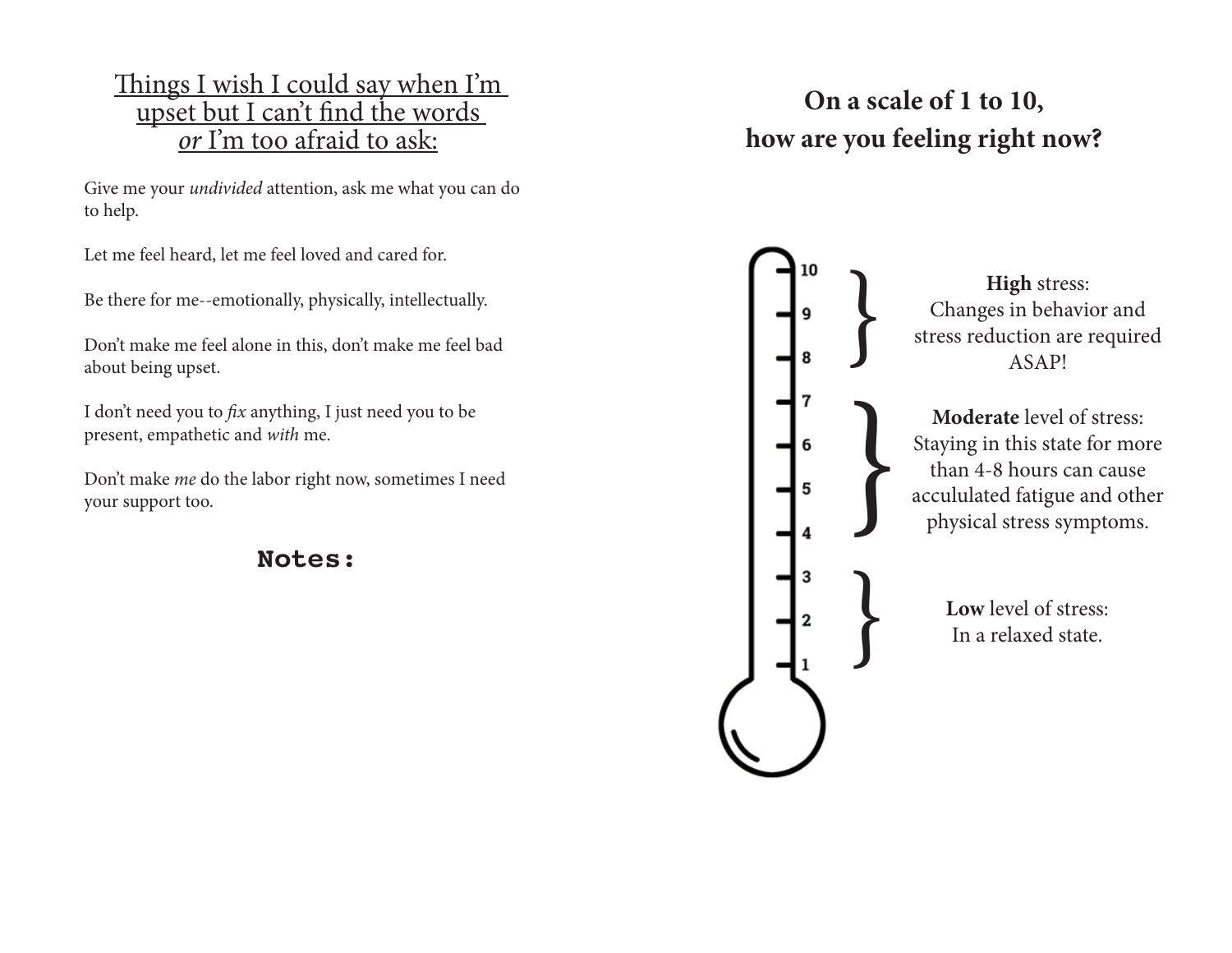**0.** Of the charts, fucking *fantastic*! Why can't I always feel this great? I'm present and open and nothing can get me down!

**1.** I'm happy and present! I've had a great day and I'm looking forward to what the future brings!

**2.** I'm feeling cautiously optimistic, I'm at an even keel and I'm not afraid. I'm present and I can easily talk about my feelings.

**3.** I'm just ok, maybe just some minor stress. I can talk about my feelings and maybe I just need to vent. Lets watch something funny and cook dinner together.

**4.** I'm a bit blue and feeling down. I need cheering up. Maybe I just need to get out of the house or to focus on something else. Let me take it easy today, maybe I just need some space.

**5.** Not great! I'm having a hard time connecting. I can talk a little bit about what's bothering me but I mostly want you to be there for me. Maybe it's just cuddles or some reassurances that you're there and you care about me.

 $\bigodot$   $\bigodot$   $\bigodot$   $\bigodot$   $\bigodot$   $\bigodot$  Would you like to talk about what's bothering you? I can lis-<br>ten and I can be there with you in the moment, holding that space with you-- Giving you my undivided attention.

> Do you need a hug or kisses or cuddles? Maybe a massage? Or can we just lay down and listen to our hearts beat. Do you want me to hold you while you cry, and stroke your hair or your back?

I can just sit with you silently for support. If you need more space, I can sit in another room, and you can fnd me when you're ready.

I can tell you how much you mean to me, and why I care about you so much. How do I love thee? Let me count the ways!

Can I get you something to drink? Some tea, hot chocolate or nice cold water? Can I make you something to eat? Some comfort food or maybe just some toast?

Do you need me to pick up anything at the pharmacy or the store for you?

Do you want to go for a walk? Let's excersize or stretch together --even if it's just at home or in bed.

Let's get cleaned up, wash your face, take a relaxing bubble bath or a hot shower. Brush those teeth and feel refreshed!

Do you want to get some food from your favorite spot? Or let's cook at home, let's make something delicious together.

Let's look at memes or our favorite kitten instagrams.

Maybe I can read to you, a favorite book or some poetry. maybe we can listen to a podcast, music or ASMR.

Let's watch something light on tv and eat junk food, lets have a fun night in.

Let's make art together, lets be creative and silly and loving towards each other.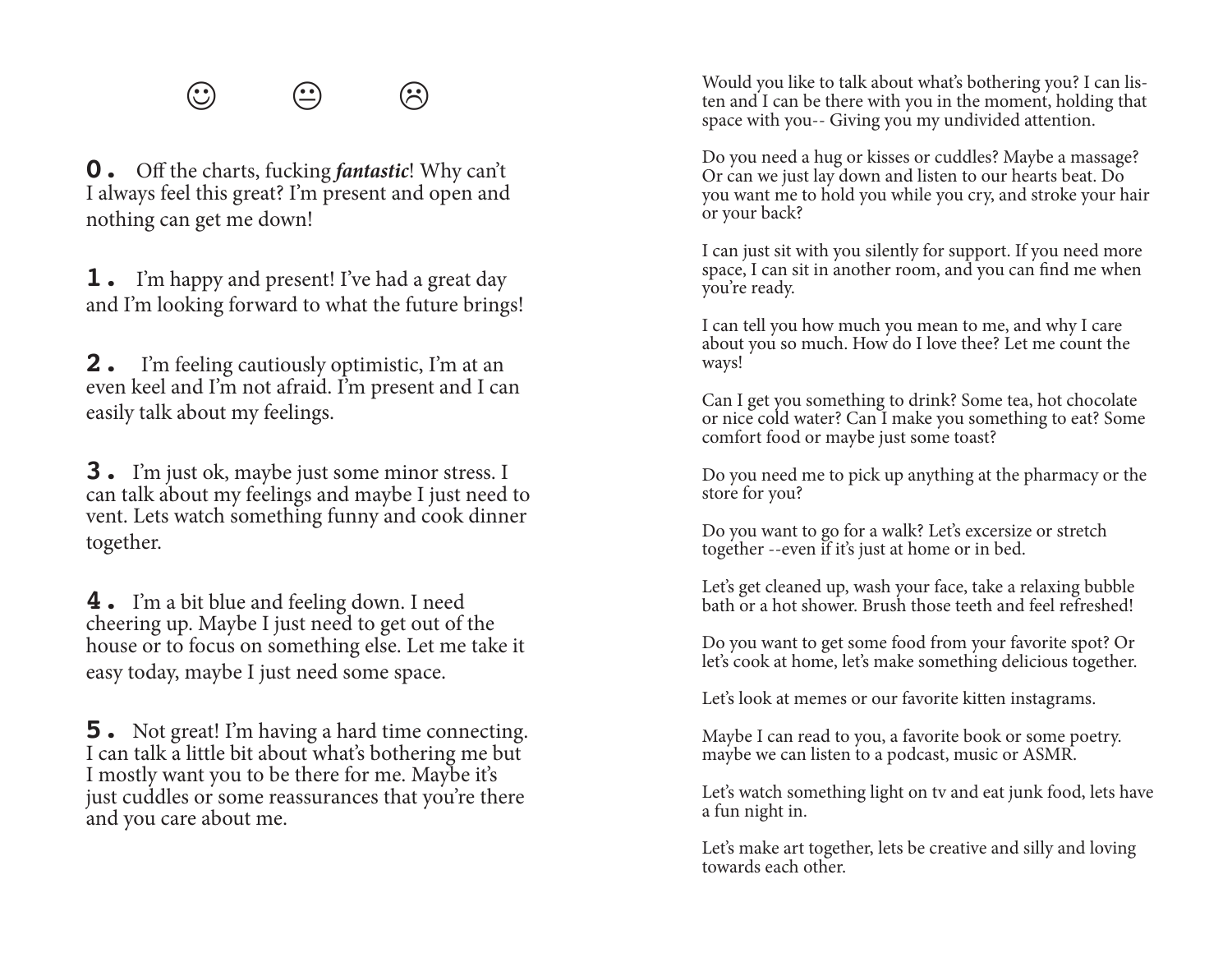$\circledcirc$   $\circledcirc$   $\circledcirc$   $\circledcirc$ "What can I do to help?" "I'm here" for you!" "Breathe"

**6.** I'm feeling really low, worse than I've felt in a while. I'm having a hard time articulating what's bothering me. Check in with my mood and how I'm feeling regularly.

**7.** I'm very depressed and not very emotionally present. Maybe I couldn't get out of bed this morning. Please make sure I eat & shower. Maybe help me clean up myself or my space. Check in with me regularly and make sure I'm not getting worse.

**8.** I'm very distressed and have been for the past couple of days. I'm not eating or sleeping right. Please don't leave me alone right now. I'm getting back into my bad/unhealthy/harmful habits

**9.** I'm incredibly upset, I'm having an anxiety or panic attack; I need your help to calm me down!

**10.** I'm hysterical and cannot be calmed down or I'm totally shut down- Call my emergency contact or a mental health specialist for help! I may need to go to the hospital.

 $11.$  Off the charts *had*-I can't articulate at allget me to a hospital and call emergency contacts, a hotline and/or a mental health specialist immediately!